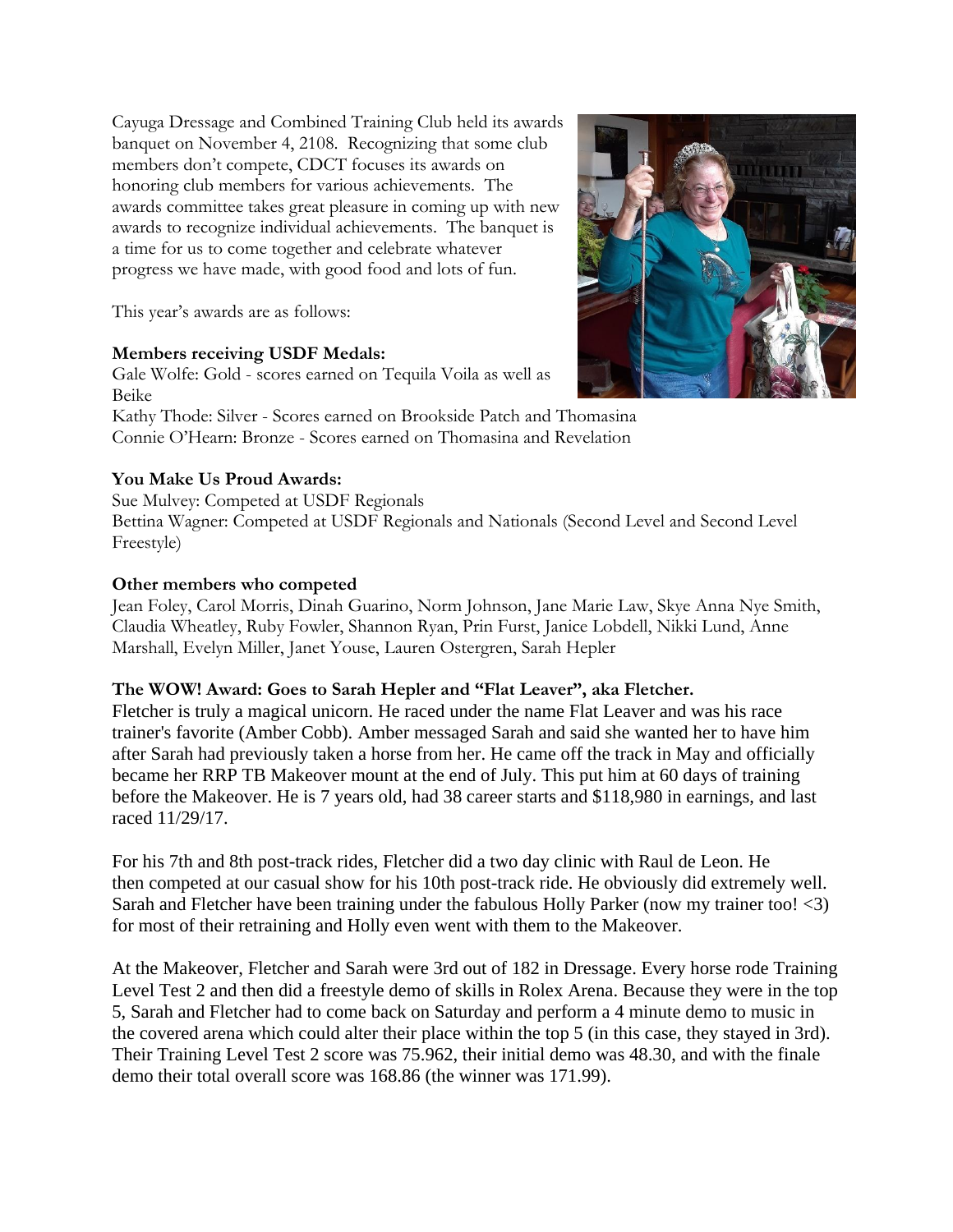In the Freestyle division, Sarah and Fletcher performed (for the first time ever) FEI Para Equestrian Grade V Intro Test A to the song Rise Up by Andra Day. This was the performance with the Lift Your Sister inspirational message attached, Sarah wearing a shirt with hurtful quotes received by her friends (yes, I had one on there) and Fletcher dressed as the magical unicorn that he is. They placed 8th overall out of 52 riders and received Best Turned Out award for the whole division! And everyone was crying.

Sarah was also third place in the Ambassador Award, voted on by fellow Makeover trainers.

#### **What Was I Thinking Award?**

Runner up: Jane Marie Law – for buying a young horse!

Runner up: Bettina and Jana – for buying a farm in Cincinnatus and planning to breed Icelandic horses.

*Winner: Norm Johnson* – for having a four-year-old and a three-year-old, and for being CDCT president!?! What a way to start your retirement!

#### **What Was I Thinking Revisited?**

Ginny Grove and Mr. Sunshine. Mr. Sunshine has turned out to be a fabulous horse, competing in dressage and combined tests. Go Ginny and Mr. Sunshine!

#### Kathy Thode and Kazimir

The Akhal Teke, Kazimir, was purchased to help a friend downsize her herd, and has turned out to be a mighty nice dressage horse!

# **That Turned out better than I thought:**

Winner Dinah Guarino:

There's nothing better than nominating oneself for an award. Well, I am going to pat myself on the back for this one. I have raised my 13 year old Morgan from the time she was a weanling. It was the first time I have trained a horse from that age. And it's been a fun, if not sometimes frustrating journey. But I'd be a liar if I didn't say I really like this energetic mare, who likes to take control when I'm on her back because she knows the game plan better than I do.

So we have been working on First Level for about three years now, and I think we are finally getting it! I put together a First Level freestyle two years ago, but when I thought I finally had it perfected and planned to show it at the Morgan show in 2017, I bagged it because it didn't feel right. However, undaunted, I resurrected it this year again. But where would I show it? Not every show has a sound system, so finding the right venue was a problem. CNYDCTA and hostess Diane Brandow held the first dressage show at the Coliseum at the Syracuse Fairgrounds. Now if you've ever been there, you might know that this could be a bit overwhelming to a horse. Or at least that's what I suspected for my sometimes spooky, ever alert Laurel. Plus when you walk in to that arena and there is no sign of any other horses around- yikes! But this is it folks. It's my last chance to show off this freestyle that I have worked on for so long.

Well, we did it. When that trot music came on and we started our pattern, I smiled to myself and started singing with the music. I could feel my little mare settling in to it. Now I'm not saying it was perfect, but when we finished I could not have been prouder of her than if I had just finished a ride at the Dixon Oval at Devon. So even though I felt a lot of angst going in to it, it definitely turned out better than I thought.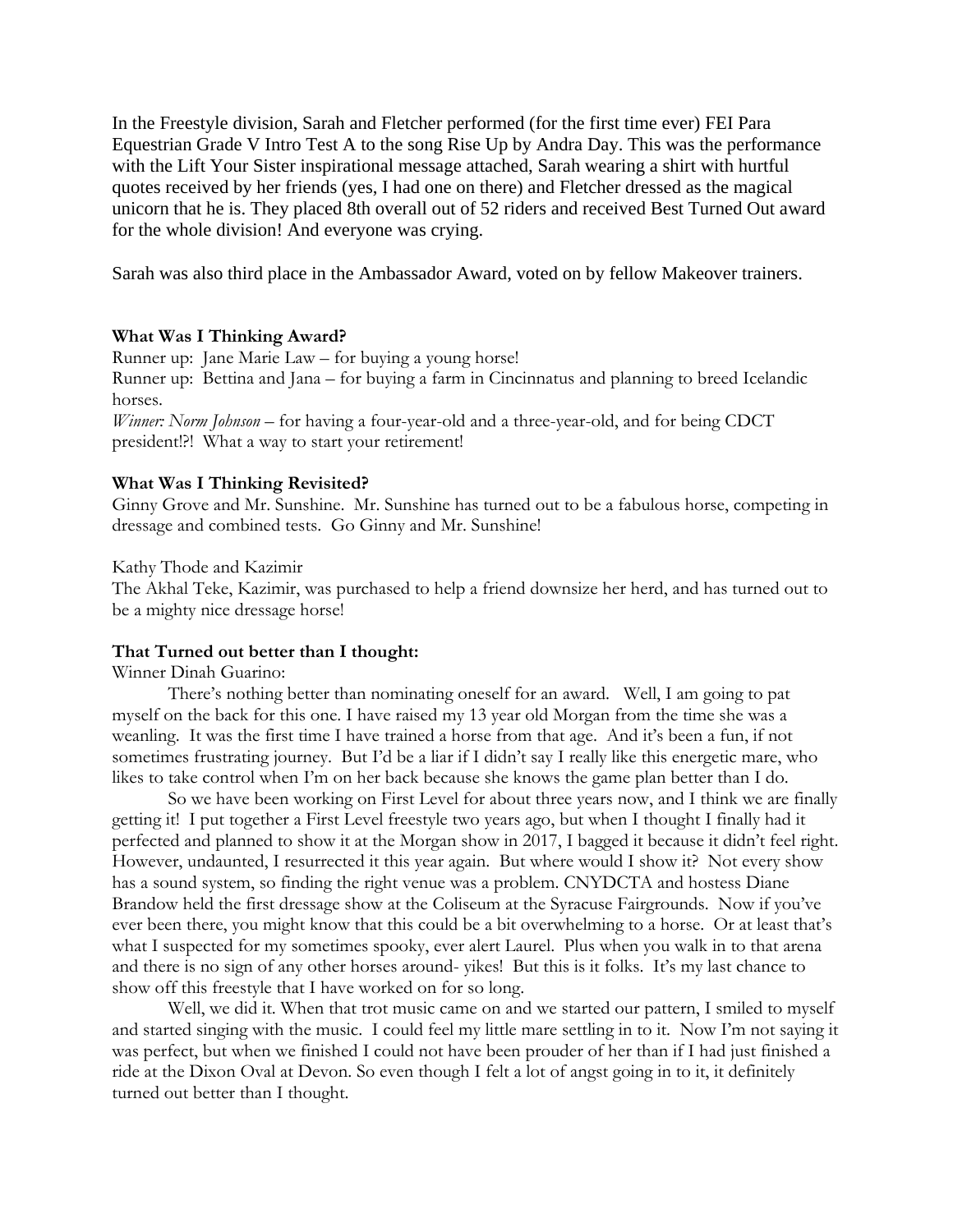## **Significant other of the year:**

Bill Millier for putting up with clinic attendees moving into the house and holding pajama parties at Brookside Farm.

Norm Foley: for actually spending time at the shows where Jean and Clifford competed Wade Wykstra: for trailering Lauren and "**their**" horse, Matchbox, everywhere and maintaining the trailer. Also, for cheerfully holding their horse and insuring that he would get onto the trailer when it came time.

*Winner: Mike:* Jana's best buddy who is the world's greatest dog trainer and who spent endless hours at the casual show doing all manner of jobs from early in the morning till the bitter end of the day. He also entertained us with his dog's amazing repertoire of tricks!

## **Instructor of Distinction:**

Gale Wolfe. Gale continues to teach classical dressage, bringing new students to the sport of dressage and has even offered to pay students' entry fees so they can show. Gail goes above and beyond to support her students in their pursuit of riding. We are honored to have her as part of our club!

# **Pluck Award: (not that word you use in the barn when the horses get out.)**

Awarded to Jana Wagner for living her dream of working with horses, having already survived almost a year as a working student. She has realized she needs a back up plan so is pursuing an agriculture business degree while helping Bettina start a breeding farm.

# **Good Egg Award:**

Ginny Grove for her continued involvement in CDCT and beyond! Ginny went with Tina Matejka to volunteer as jump judges at WEG. Ginny is also a fixture when it comes to setting up the dressage arenas at all the CDCT shows. Ginny has been the club's Treasurer since time began. Having retired from managing Oxley Equestrian Center last spring, she now has even more time for horses and CDCT! Thanks for giving back to the sport!!

# **Emily Post Award:**

Jean Foley, for her work doing the minutes for the newsletter and the program for the club's recognized show. She has also spearheaded the Eventing Committee activities and has generated enthusiasm for the activities that CDCT has sponsored.

# **Sportsmanship Award:**

Prin Furst. Prin is always quick to support other CDCT members in their effort; whether offering her facility to help out a young horse who needs miles; or sharing her wheelbarrow to help out other competitors as they unpack at a show. Prin has also been very gracious and appreciative when attending our shows. She is the first one to congratulate other riders when they have completed a test and is also there to encourage those who are struggling with their horses. She has helped with making our shows more competitor friendly by arranging to have wine glasses and t-shirts made up. This award carries with it a \$100 cash prize. (Ginny)